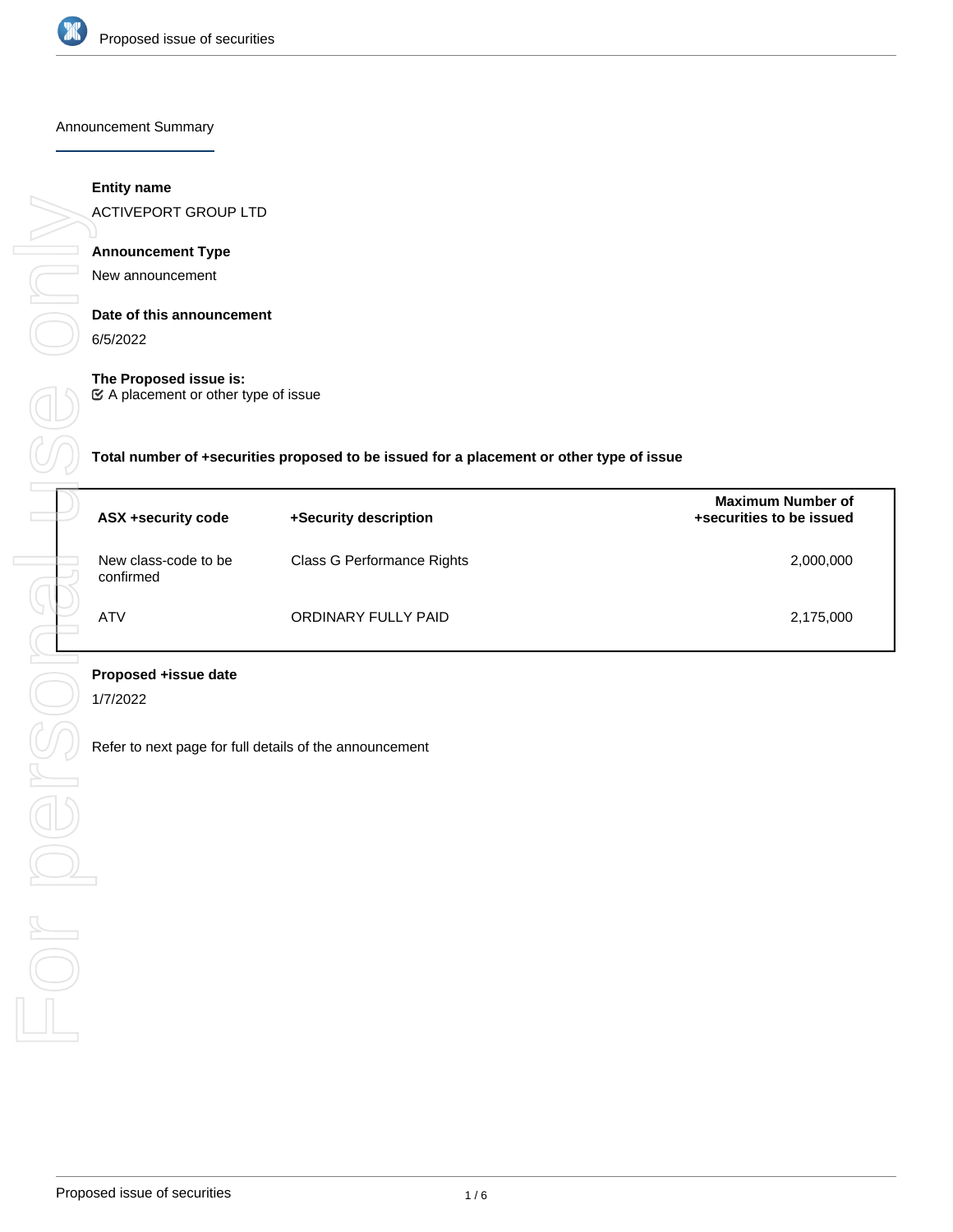

#### Part 1 - Entity and announcement details

## **1.1 Name of +Entity**

ACTIVEPORT GROUP LTD

We (the entity named above) give ASX the following information about a proposed issue of +securities and, if ASX agrees to +quote any of the +securities (including any rights) on a +deferred settlement basis, we agree to the matters set out in Appendix 3B of the ASX Listing Rules.

If the +securities are being offered under a +disclosure document or +PDS and are intended to be quoted on ASX, we also apply for quotation of all of the +securities that may be issued under the +disclosure document or +PDS on the terms set out in Appendix 2A of the ASX Listing Rules (on the understanding that once the final number of +securities issued under the +disclosure document or +PDS is known, in accordance with Listing Rule 3.10.3C, we will complete and lodge with ASX an Appendix 2A online form notifying ASX of their issue and applying for their quotation).

**1.2 Registered Number Type**

**Registration Number**

ABN

24636569634

**1.3 ASX issuer code**

ATV

# **1.4 The announcement is**

New announcement

6/5/2022

# **1.6 The Proposed issue is:**

 $\mathfrak{C}$  A placement or other type of issue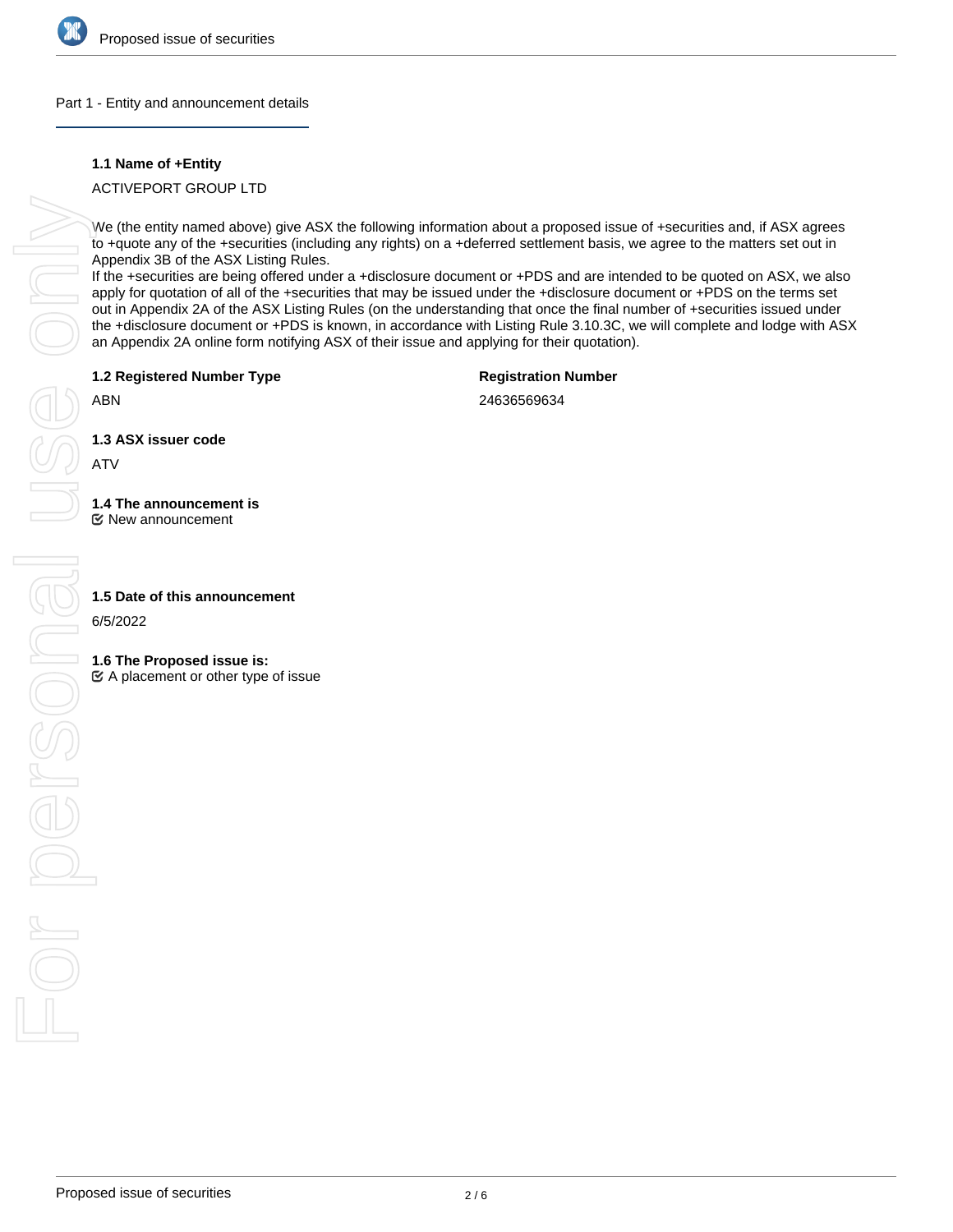

Part 7 - Details of proposed placement or other issue

Part 7A - Conditions

**7A.1 Do any external approvals need to be obtained or other conditions satisfied before the placement or other type of issue can proceed on an unconditional basis?** No

Part 7B - Issue details

**Is the proposed security a 'New class' (+securities in a class that is not yet quoted or recorded by ASX) or an 'Existing class' (additional securities in a class that is already quoted or recorded by ASX)?** Existing class

**Will the proposed issue of this +security include an offer of attaching +securities?** No

Details of +securities proposed to be issued

#### **ASX +security code and description**

ATV : ORDINARY FULLY PAID

#### **Number of +securities proposed to be issued**

2,175,000

## **Offer price details**

**Are the +securities proposed to be issued being issued for a cash consideration?** No

#### **Please describe the consideration being provided for the +securities**

Acquisition of 100% of Digital Immortality Pty Ltd (trading as Future Broadband)

**Please provide an estimate of the AUD equivalent of the consideration being provided for the +securities** 0.200000

**Will these +securities rank equally in all respects from their issue date with the existing issued +securities in that class?** Yes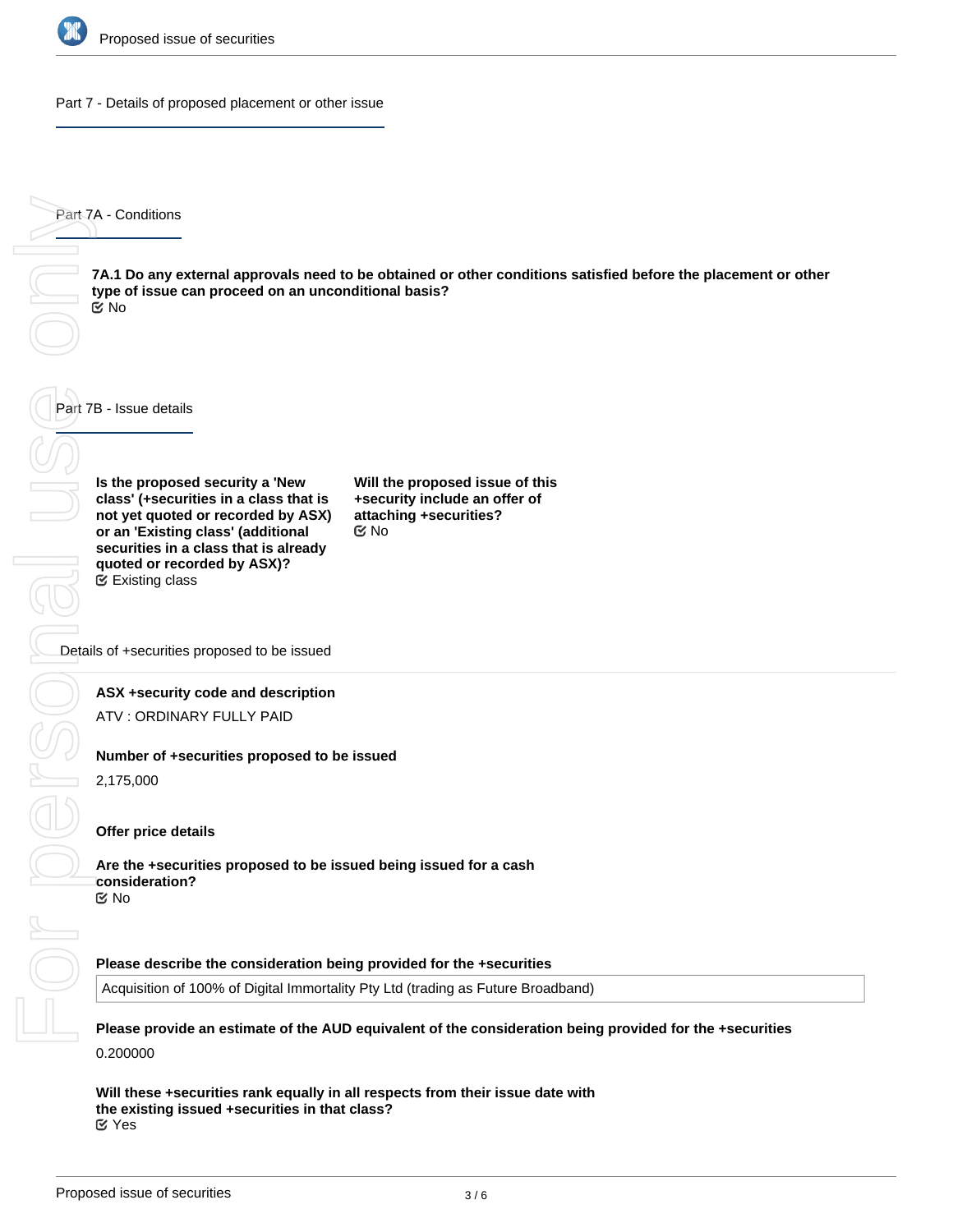

|                                              | Is the proposed security a 'New<br>class' (+securities in a class that is<br>not yet quoted or recorded by ASX)<br>or an 'Existing class' (additional<br>securities in a class that is already<br>quoted or recorded by ASX)?<br><b>Ø</b> New class | Will the proposed issue of this<br>+security include an offer of<br>attaching +securities?<br>$\mathfrak{C}$ No |
|----------------------------------------------|-----------------------------------------------------------------------------------------------------------------------------------------------------------------------------------------------------------------------------------------------------|-----------------------------------------------------------------------------------------------------------------|
|                                              | Details of +securities proposed to be issued                                                                                                                                                                                                        |                                                                                                                 |
|                                              | ISIN Code (if Issuer is a foreign company and +securities are non CDIs)                                                                                                                                                                             |                                                                                                                 |
|                                              | Have you received confirmation from Will the entity be seeking quotation<br>ASX that the terms of the proposed<br>+securities are appropriate and<br>equitable under listing rule 6.1?<br><b>⊘</b> Yes                                              | of the 'new' class of +securities on<br>ASX?<br>$\mathfrak{C}$ No                                               |
|                                              | ASX +security code                                                                                                                                                                                                                                  | +Security description                                                                                           |
|                                              | New class-code to be confirmed                                                                                                                                                                                                                      | <b>Class G Performance Rights</b>                                                                               |
| +Security type<br>Performance options/rights |                                                                                                                                                                                                                                                     |                                                                                                                 |
|                                              | Number of +securities proposed to be issued<br>2,000,000                                                                                                                                                                                            |                                                                                                                 |
|                                              | Offer price details<br>$\mathfrak{C}$ No                                                                                                                                                                                                            | Are the +securities proposed to be issued being issued for a cash consideration?                                |
|                                              | Please describe the consideration being provided for the +securities                                                                                                                                                                                |                                                                                                                 |
|                                              | Acquisition of 100% of Digital Immortality Pty Ltd (trading as Future Broadband)                                                                                                                                                                    |                                                                                                                 |
|                                              | provided for the +securities                                                                                                                                                                                                                        | Please provide an estimate of the AUD equivalent of the consideration being                                     |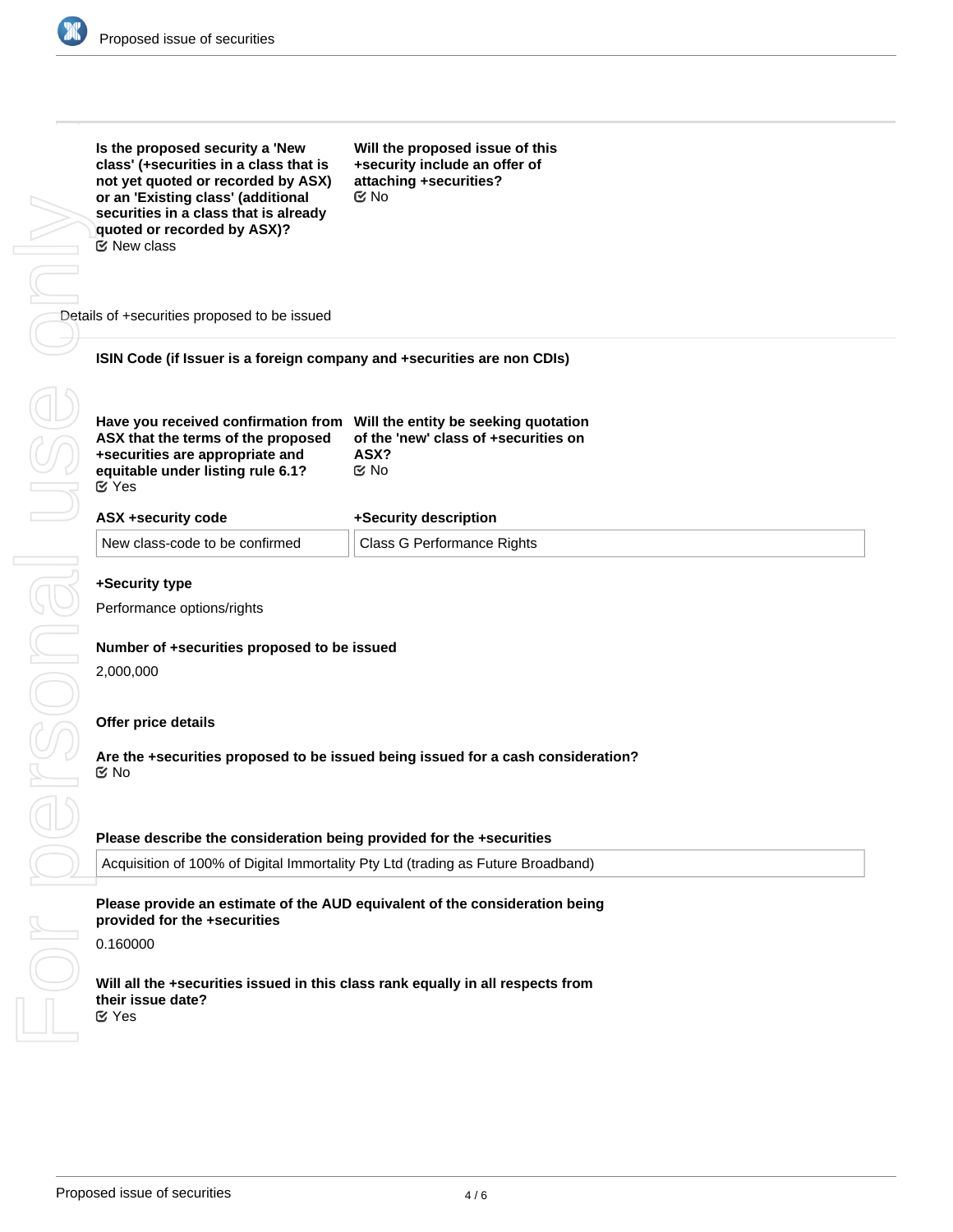

Performance options/rights details

# **+Security currency**

AUD - Australian Dollar

**Exercise price** AUD 0.0000

**Expiry date** 31/5/2024

# **Details of the type of +security that will be issued if the option is exercised**

ATV : ORDINARY FULLY PAID

# **Number of securities that will be issued if the option is exercised**

2000000

**Please provide a URL link for a document lodged with ASX setting out the material terms of the +securities proposed to be issued or provide the information by separate announcement.**

[https://cdn-api.markitdigital.com/apiman-gateway/ASX/asx-research/1.0/file/2924-02511107-6A1087021?access\\_token=8](https://cdn-api.markitdigital.com/apiman-gateway/ASX/asx-research/1.0/file/2924-02511107-6A1087021?access_token=83ff96335c2d45a094df02a206a39ff4) [3ff96335c2d45a094df02a206a39ff4](https://cdn-api.markitdigital.com/apiman-gateway/ASX/asx-research/1.0/file/2924-02511107-6A1087021?access_token=83ff96335c2d45a094df02a206a39ff4)

Part 7C - Timetable

**7C.1 Proposed +issue date**

1/7/2022

Part 7D - Listing Rule requirements

**7D.1 Has the entity obtained, or is it obtaining, +security holder approval for the entire issue under listing rule 7.1?** No

**7D.1b Are any of the +securities proposed to be issued without +security holder approval using the entity's 15% placement capacity under listing rule 7.1?** Yes

**7D.1b ( i ) How many +securities are proposed to be issued without security holder approval using the entity's 15% placement capacity under listing rule 7.1?**

4175000

**7D.1c Are any of the +securities proposed to be issued without +security holder approval using the entity's additional 10% placement capacity under listing rule 7.1A (if applicable)?** No

**7D.2 Is a party referred to in listing rule 10.11 participating in the proposed issue?** No

**7D.3 Will any of the +securities to be issued be +restricted securities for the purposes of the listing rules? ⊠**No

**7D.4 Will any of the +securities to be issued be subject to +voluntary escrow?** No